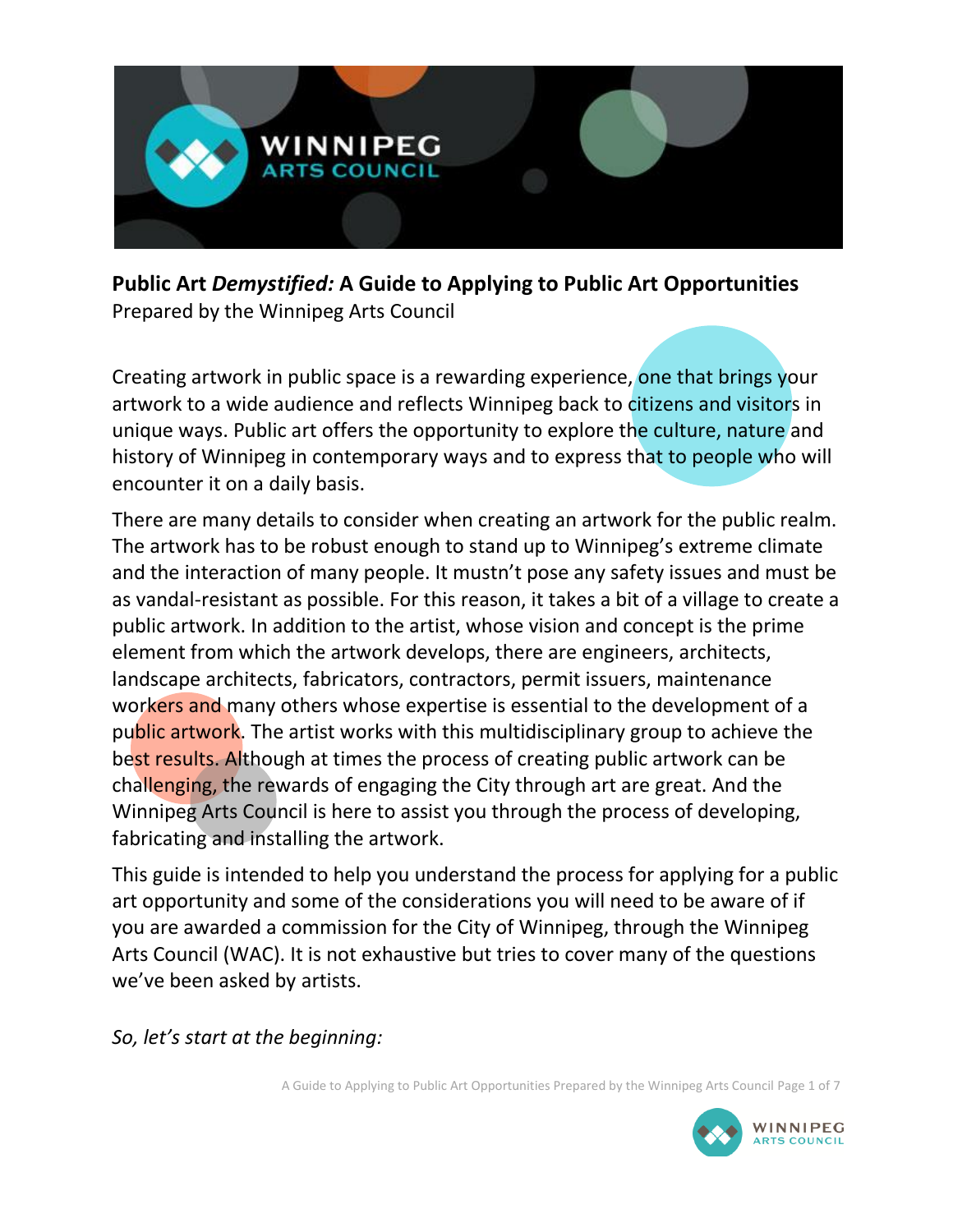### *Call-to-Artists*

A Call-to-Artists is a document that describes the public art opportunity and invites artists to apply for the project. In most cases, this is a Request for Expressions of Interest and Qualifications, meaning that no proposal is required or accepted at this stage. At WAC we are committed to the respectful treatment of artists, so asking for a proposal without compensation is not something we practice or encourage. Plus, creating a proposal without deep knowledge of the site is counterproductive as the details cannot be developed enough to really understand if the artwork is possible. A Request for Expressions of Interest and Qualifications enables the artist to write a short narrative about why the site or project is important or interesting to them while providing descriptions of previous work so that the Selection Committee will understand the artist's practice and experience. A major component of the application is photos of artwork you have created in the past. We highly recommend that you hire a professional photographer to document your work as the Selection Committee will be looking at many, many images and have to understand your practice through the materials you provide.

### *Two Stage Selection Process*

When all applications are received by the deadline, the materials are prepared for the Selection Committee which is comprised of artists, designers and representatives of the site and/or community. Once the Selection Committee reviews all the applications, a process facilitated by WAC, they select a shortlist of artists, which begins the second stage of the selection process. WAC contacts the shortlisted artists, who are provided with detailed instructions on what is required for the second stage review, an honorarium for proposal development, and an invitation to a detailed site visit where more information is provided. Artists are then given between 1.5 and 3 months to develop a proposal that usually consists of detailed drawings, a maquette (physical or digital scale model), information on suggested materials and processes, a timeline and a budget. The Selection Committee meets again, this time to review the detailed proposals and to select a finalist. In some cases, artists are invited to present their proposals to the committee.

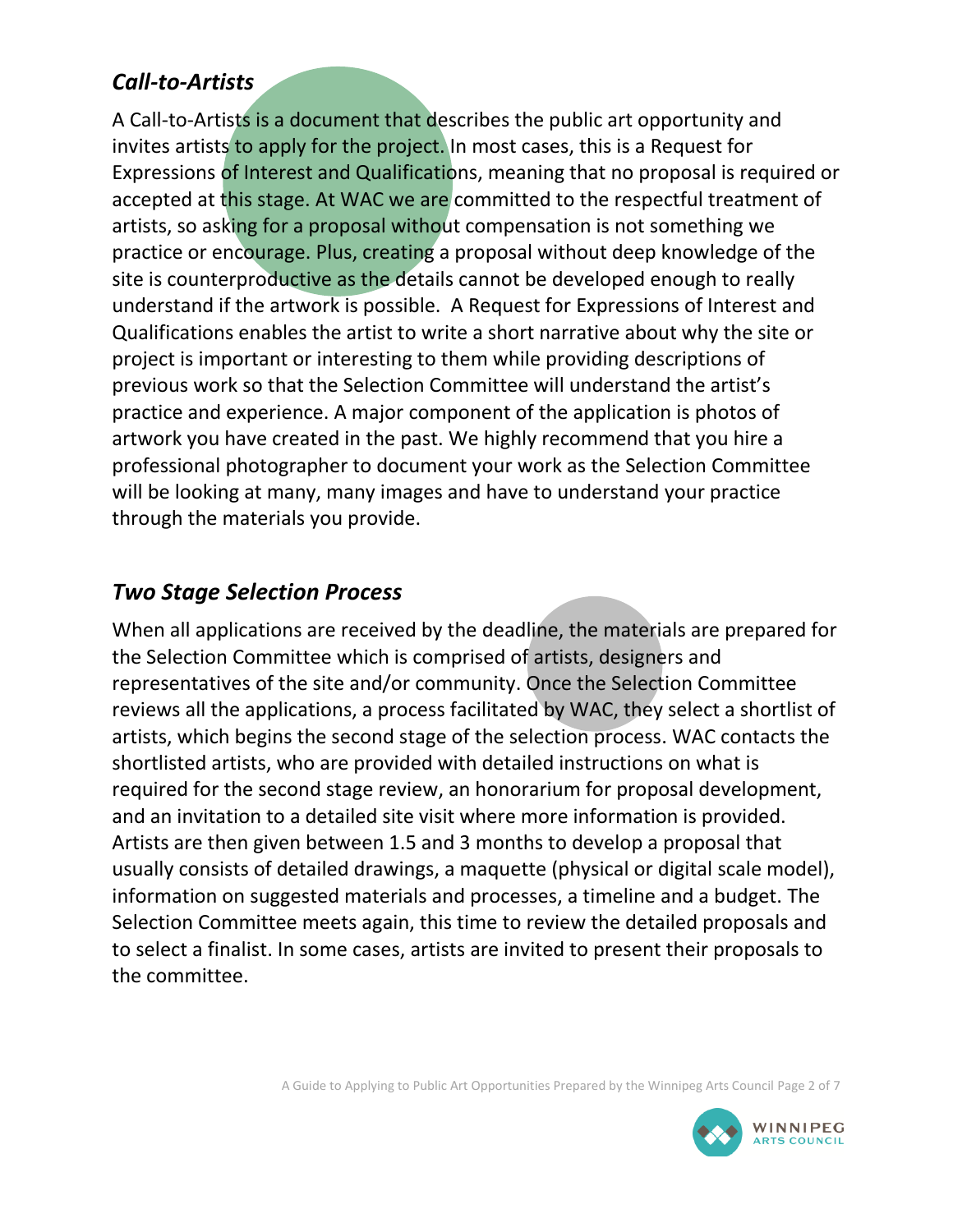# *Budget*

The budget is an essential tool for artists to illustrate that they have researched engineering requirements, permits, materials, fabrication and installation details. The budget must also contain an artist fee (12-20% of the total budget is a suggested range) and a contingency (10% of the total budget is recommended). It must contain all applicable taxes because the total commission amount is the total amount available for the project. Budgets that exceed the advertised commission amount will not be considered. If there is something we have learned about public art it is that there will be surprises that you will not be able to predict. It is best to prepare your budget and plans as well as you possibly can. The next best thing you can do is to be flexible with all of these things.

# *Design Development and Award of Commission*

Once the Selection Committee has reviewed the final proposals and made a recommendation on which artist will be offered the commission, a technical review takes place. A committee of City staff and other design and engineering professionals review the proposals to determine feasibility. If the recommended proposal raises any concerns, WAC will contact the artist for more details. The Technical Review Committee looks at feasibility, maintenance and other logistical details and does not make any final decisions nor do they review the work on an aesthetic basis.

Following the conclusion of the Selection Committee and technical review process, the selected artist is offered the commission and asked to sign a contract which is a tripartite agreement between the artist, WAC and City of Winnipeg. Among other things the contract will outline requirements, expectations and a payment schedule based on the timeline of the project. You are encouraged to review the contract carefully. If there is any language that you are unsure about, we encourage artists to engage with a lawyer who can review the contract on their behalf. While WAC is happy to go over details with you, we are not lawyers and want to ensure that you are completely comfortable signing the contract.

The contract will list the artist as an "independent contractor." This means that the selected artist is responsible for ALL aspects of the project. Neither the City of Winnipeg, nor the Winnipeg Arts Council will be responsible for any applications for permits or approvals or for any site or construction work. Having said that, WAC is the liaison for the artist selected for the project and is committed to

A Guide to Applying to Public Art Opportunities Prepared by the Winnipeg Arts Council Page 3 of 7

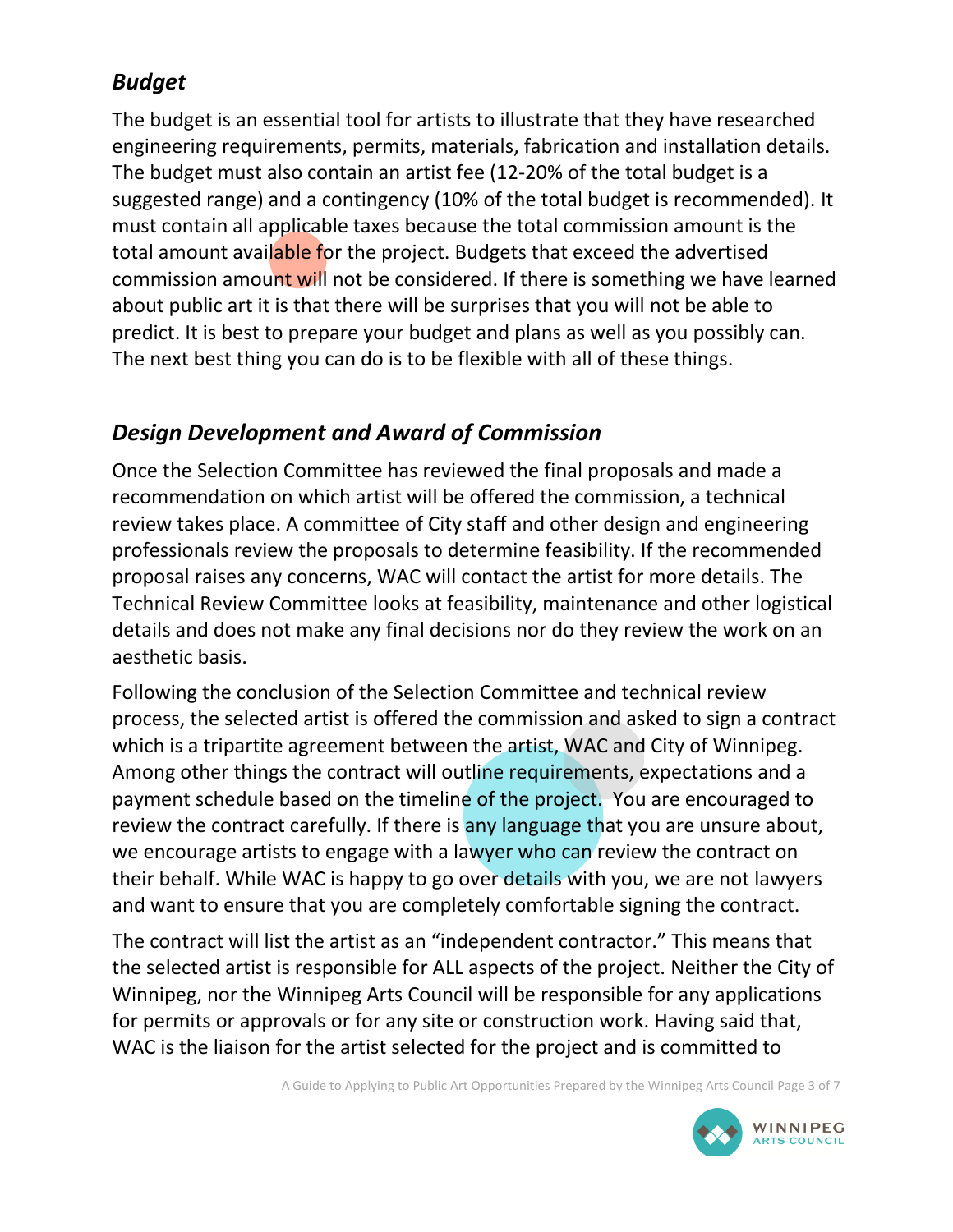walking artists through the process of detailed design development, permitting, fabrication and installation and can suggest engineers, designers, fabricators, contractors and other professionals who have worked successfully with artists on other public art projects.

The design proposal will become part of the contract but it is understood that it is still a work in progress at this early stage. As the project begins to take shape and based on specific information from engineers and fabricators, etc., it is inevitable that some details will have to be modified or revised. However, the proposal as approved by the Selection Committee should not veer far from the intended content and aesthetic intent of the artist.

## *Engaging with the Community*

Public art projects are most successful when the uses of the public space are understood and taken into account. This may mean consulting directly with community members, researching the history of the site or imagining a new future. In most cases, it is a little bit of all of the above. "Plop Art," where statues were deposited in public spaces with no relevance to their surroundings have become a thing of the past. This does not mean public art is "art created by committee," as artists sometimes fear. It is about coming to understand and respect the site and the people who use it in order to create artwork that not only reflects and explores the cultural, historical or natural attributes of a site but also challenges people to see and interact with their city in new ways.

## *Materials and Fabrication*

When considering materials for use in public artwork, it is very important to be aware of factors which will contribute to wear and tear. Consider the effect that things like temperature fluctuation, condensation, and human interaction will have on the piece. Winnipeg's extreme climate, for example, is a critical consideration and artists should know that pieces should be functional and durable in the range of -40°C to +40°C.

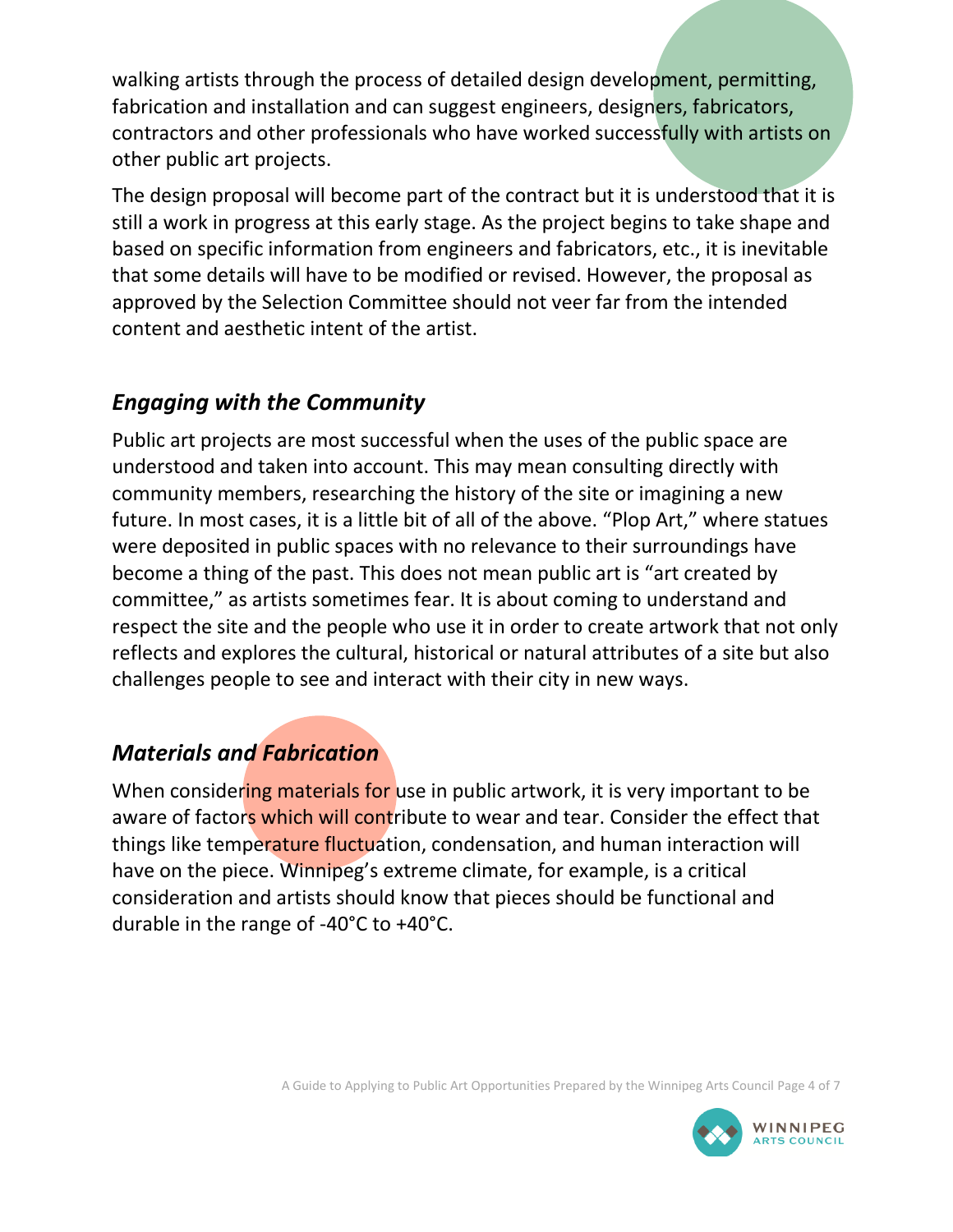# *Subcontracting*

It is not expected that you will have intimate knowledge of all processes and materials you may need to work with to realize your public artwork. Nor may it be feasible for you to spend the time learning about these things. You should be aware of your limitations of knowledge, skill, experience, and space when it comes to materials and fabrication. It is common practice to supplement any shortcomings by hiring a professional consultant to help create the work, and can be well worth the quality of the final product.

Be aware, however, that any work done for you by subcontractors will bear your name and stamp of approval. It is imperative that you thoroughly research the people and companies you intend to work with. You should also arrange regular visits to check that the work is being done to your specifications. As the person whose name goes on the artwork as well as the contract, you are responsible and liable for guaranteeing the quality of the finished product. Researching a company's track record, getting reliable recommendations, and keeping track of progress are key to ensuring a safe and high quality artwork for the public to interact with for years to come. It is a good idea to maintain records of communications with subcontractors (ie. meeting dates, signed contracts, cheques issued, etc.).

WAC can provide you with suggestions of subcontractors as well as contract templates.

#### *Insurance*

An artist who is contracted by WAC and the City will be required, at a minimum, to provide evidence of insurance(s) for their own materials, studio, equipment and tools that will be used for or in connection with the creation and development of the artwork. Other insurances, depending on the public art project, may be necessary and will be outlined in the artist's contract.

The City of Winnipeg carries general liability insurance that provides coverage to the Artist, WAC and the City which means that the artist does not have to arrange or purchase this expensive insurance on their own. The insurance policy is subject to a deductible of \$2,500 payable by the artist for any claims that may occur until completion and formal acceptance of the artwork by the City. Once the artwork is formally accepted into the City of Winnipeg, upon completion, it is insured as an asset by the City.

A Guide to Applying to Public Art Opportunities Prepared by the Winnipeg Arts Council Page 5 of 7

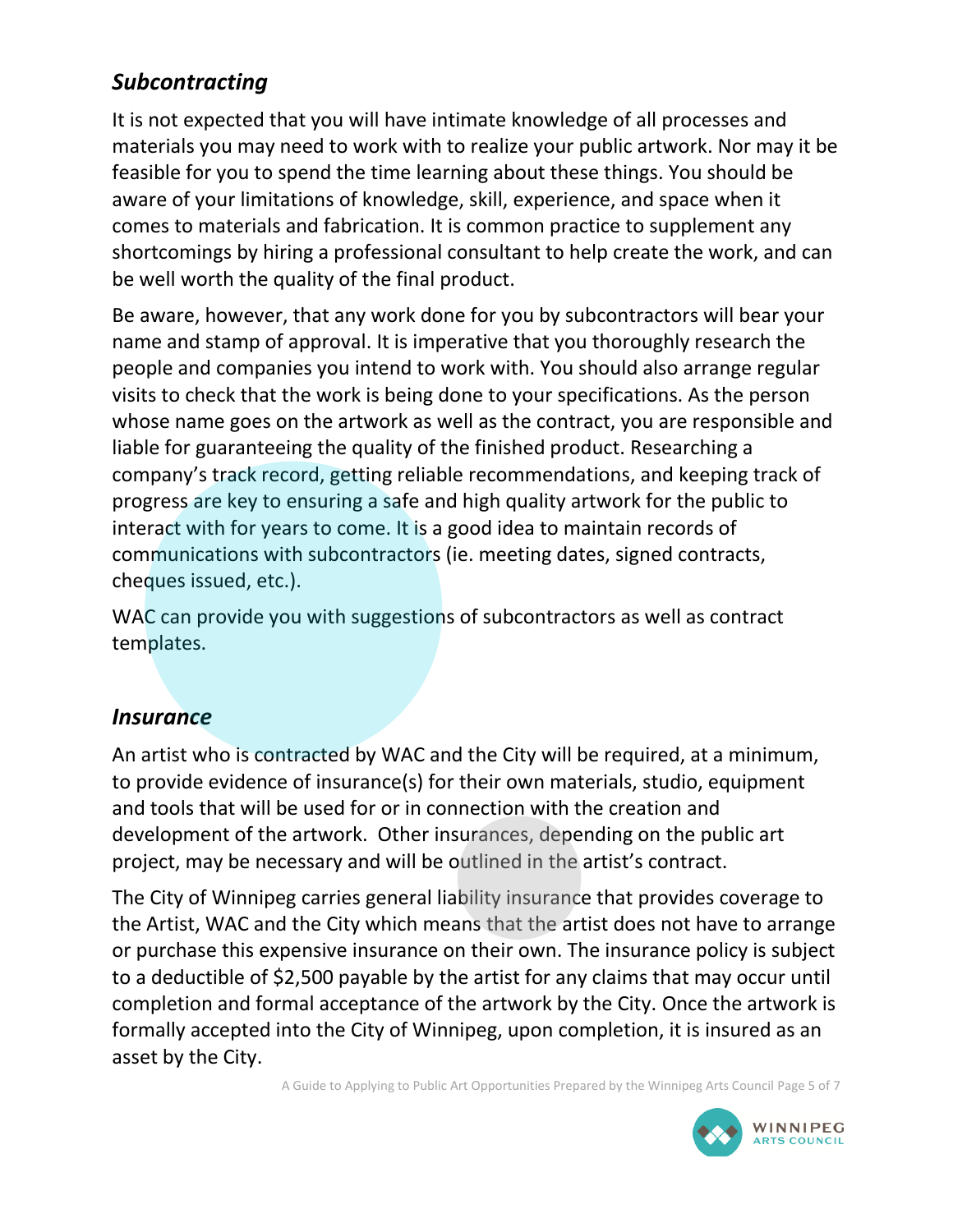### *Taxes*

We can advise you on the scope of the project but what it comes to taxes, you are responsible to collect and remit all government assessments, applicable taxes (including both GST and PST), Employment Insurance, Workers' Compensation, and Canadian Pension Plan for yourself and any persons you may be employing for the project. Remember to include taxes into all portions of your budget to accurately reflect all amounts.

There are websites which can aid your understanding of how these processes work, such as the Canada Revenue Agency (www.cra-arc.gc.ca). However, if you do not feel confident about your knowledge of the subject and are not comfortable allocating such numbers on a budget, consider making room in your budget for consultation with accounting professionals who can help make your numbers work.

## *Permits*

All structures constructed, erected or located on City of Winnipeg property are subject to one or more civic approvals prior to development. Depending on your project, you will be required to obtain permits from the City of Winnipeg to ensure compliance with by-laws and provincial legislation. The number and type will depend on the work you are creating. It will be your responsibility to determine what permits are required, to apply for the permits at the appropriate time and to pay for them. It is important that your proposal shows evidence of permit research and that your budget reflects the estimated costs of permits and the associated costs such as consultation with engineers, etc.

WAC will help you get started on the permit process. The City of Winnipeg's Zoning and Permits Branch will provide the requirements for your particular project.

Your project will also need to adhere to the City of Winnipeg's Accessibility Design Standards, which can be found at

winnipeg.ca/ppd/Universal\_Design/PDF/Access\_Design\_Standards.pdf.

A Guide to Applying to Public Art Opportunities Prepared by the Winnipeg Arts Council Page 6 of 7